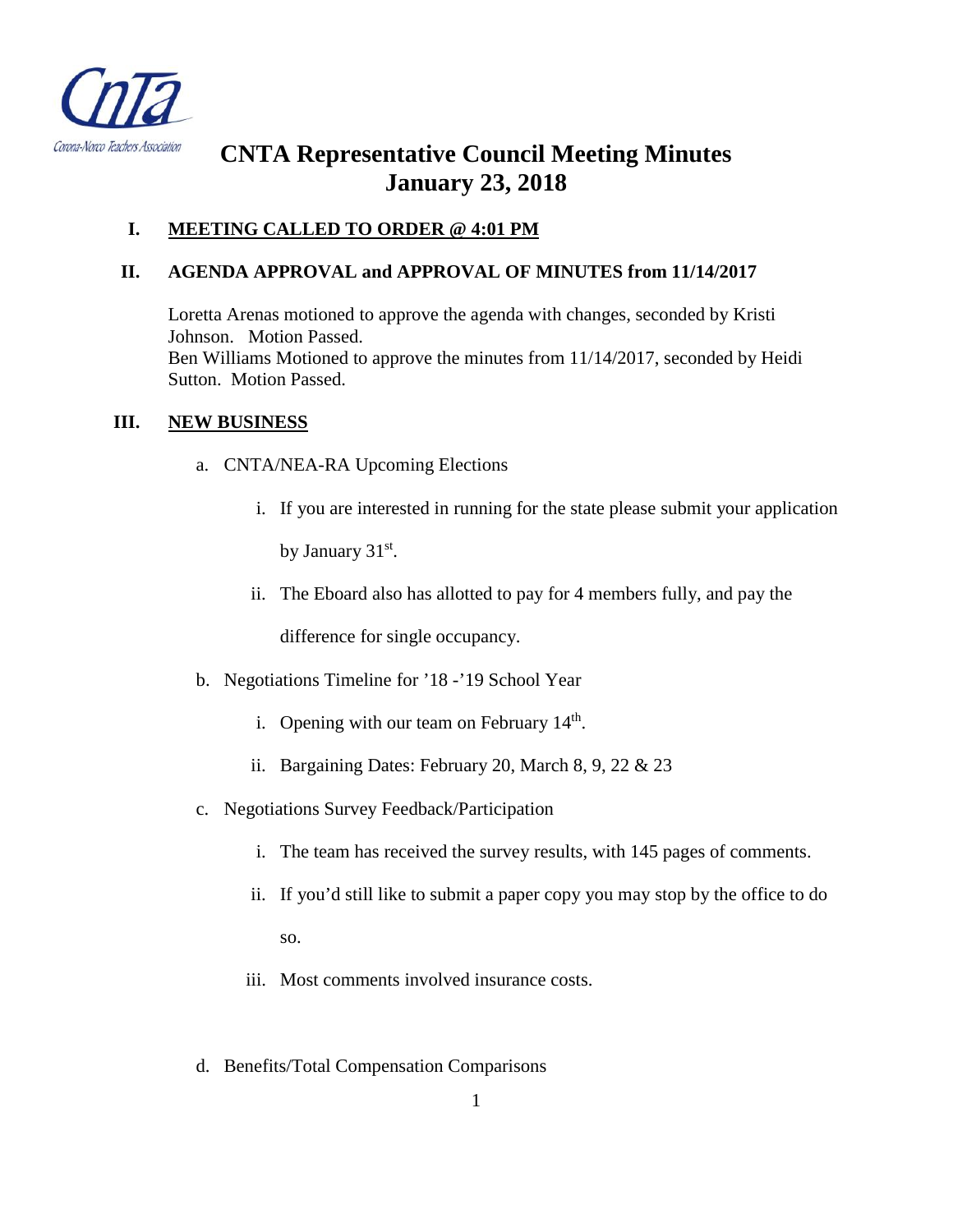- i. When looking at benefit money provided by the district we are the lowest, but our salaries are high. In total compensation we are 1 and 5 on the list.
- ii. According to school services we fall a little bit lower around  $6<sup>th</sup>$  place.
- iii. Retirement is based on your salary.
- iv. In the past the members would rather have their money put towards salary, but the pendulum is swinging. If you receive more insurance benefits it's pre-taxed, so you get more "bang for your buck".
- v. Tomorrow we will have a forum with the insurance committee from 4-6PM at CNTA.
- vi. School Board members will attend a meeting here Thursday from 4-6PM at CNTA.
- vii. On February 5<sup>th</sup> additional School Board members will attend from 4-5PM at CNTA.
- e. Principal's Survey
	- i. Time of year for our principal's survey. It will take place April  $9-30<sup>th</sup>$ online through vote now.
	- ii. Paper copies are available for every survey if they'd like to come down to the office to get one.
- f. Secondary Math Survey
	- i. Open from February  $1-16^{th}$  for grades 6 and up for people that are teaching math.
	- ii. This is an anonymous secured survey.
- g. PD/Equity Conference Feedback
	- i. Our PDs during the winter break were very successful here at the Union.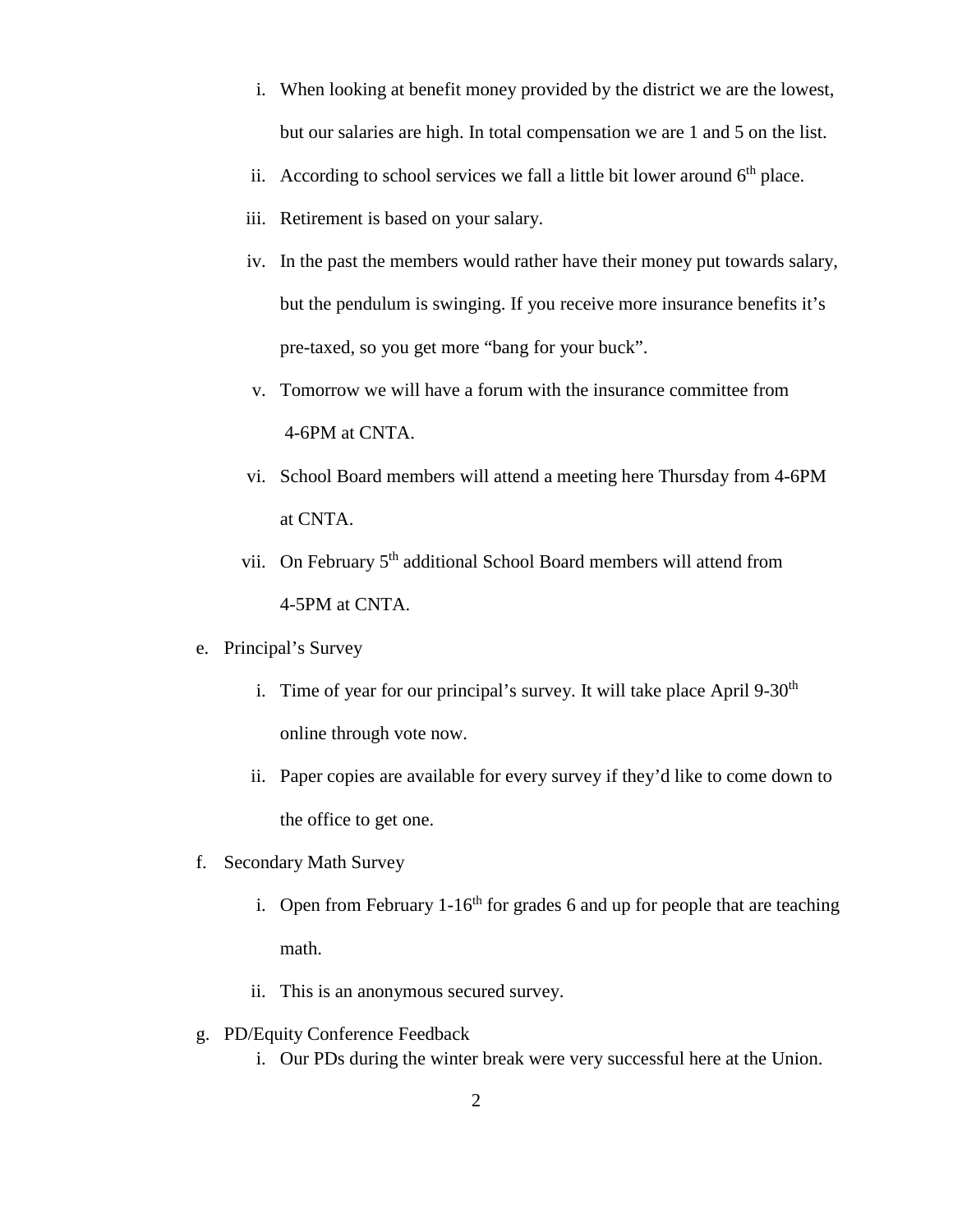- ii. The equity conference was a well attended event. There was some criticism about the platform used to create the signups; the feedback was given to the district.
- iii. Equity In-service days do not count towards your 3 days we are given each year.
- h. Site Rep of the Month Nominations/Voting/Awards
	- i. Members were given a few moments to vote and nominate colleagues.
	- ii. Member was acknowledged for their service to CNTA, Jerry Goar.
- i. Raffles

### **IV. OLD BUSINESS**

- a. Janus Update
	- i. Court case that will change our nation to a right to work nation.
	- ii. We expect a decision to come down by early summer.
	- iii. We must maintain 51% membership to be able to bargain for our contract, or we will become an at will employee.
	- iv. Share the news with our fellow members.
	- v. Ben Williams motioned to develop a plan to make sure that we (rep council) have representation at each site to utilize their 10 minutes and have active participation at rep council meetings. Seconded by Amy Coriddi.
		- 1. Discussion occurred.
	- vi. Paru Kwiatkowski Proposed friendly amendment changed the word rep council to committee. Ben Williams accepted the amendment.
	- vii. Ben Williams moved to table the issue for further discussion seconded Mike Pate. Motion to table passed.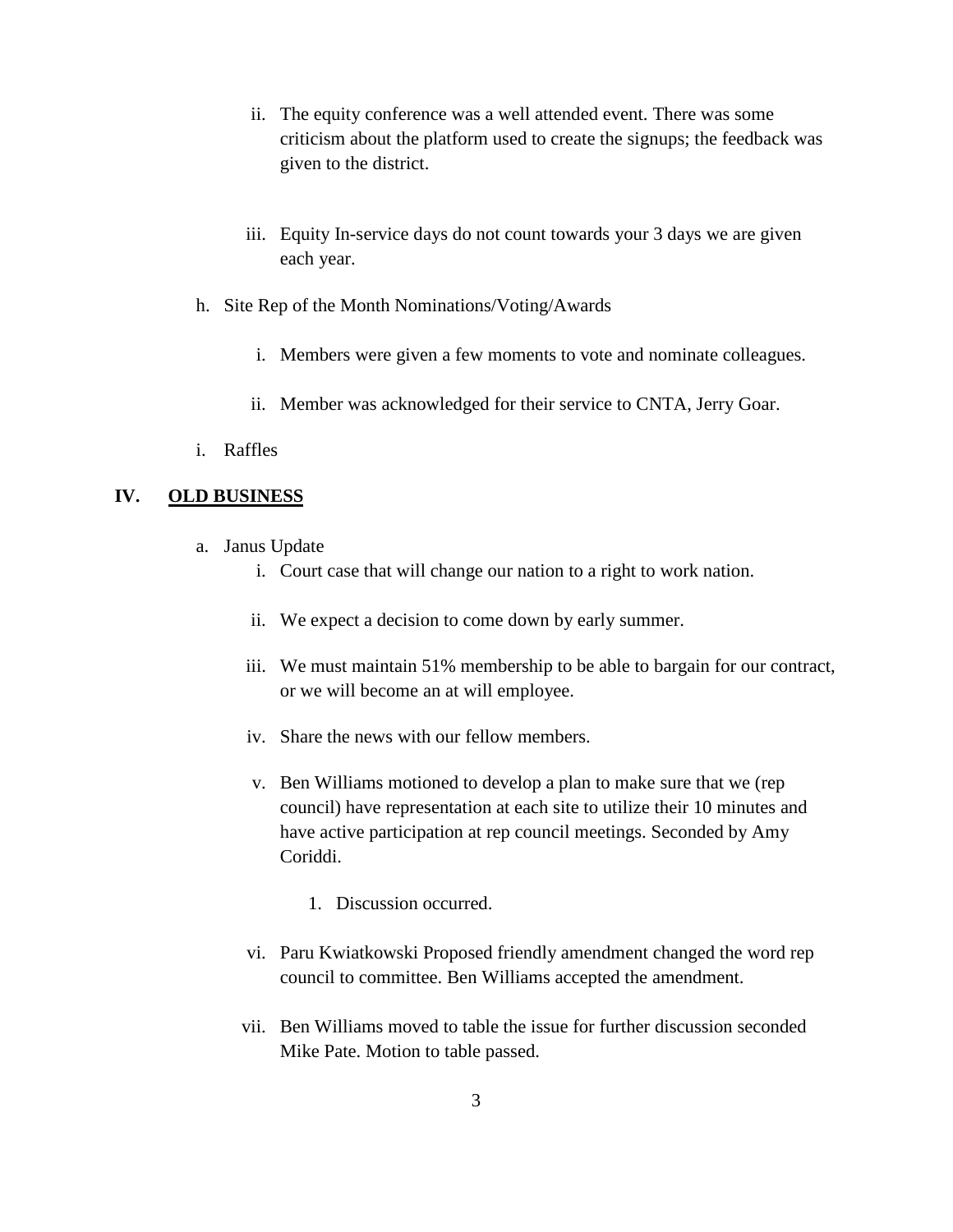- b. Professional Development at CNTA
	- i. Please make sure you signed in and out of the CNTA trainings.
	- ii. Thursday, Feb.  $15<sup>th</sup>$  is a training through CNTA from 3:30-6PM, one is a school site council also a retirement one will be offered.
- c. CNTA Website/Tour
	- i. Our website will be discussed at our February Rep. Council.

### V. **REPORTS**

- a. President's Report
	- i. Upcoming events at CNTA were reiterated.
	- ii. Pack a Purse deadline is extended to April.
	- iii. Thanked members for attending the holiday social.
	- iv. Attended the governor's budget workshop. The projections are a COLA between 2.5-2.8 over the next 3 years, with allocations going to step and column & retirement. The May revise could possibly provide us with more money and possibly of more money later in the year.
	- v. Memorial Service for Barbara Gibson will be Saturday, February  $10<sup>th</sup>$  at 12-2PM at CNTA opened to all members.
	- vi. Application for award for teaching excellence
- b. Vice President's Report
	- i. Will present at LCAP on Thursday
	- ii. C&I meeting on Friday
	- iii. Attended an insurance conference
	- iv. State Council was this weekend.
- c. Treasurer's Report
	- i. Completed the carpet and paint (except for a few touch ups).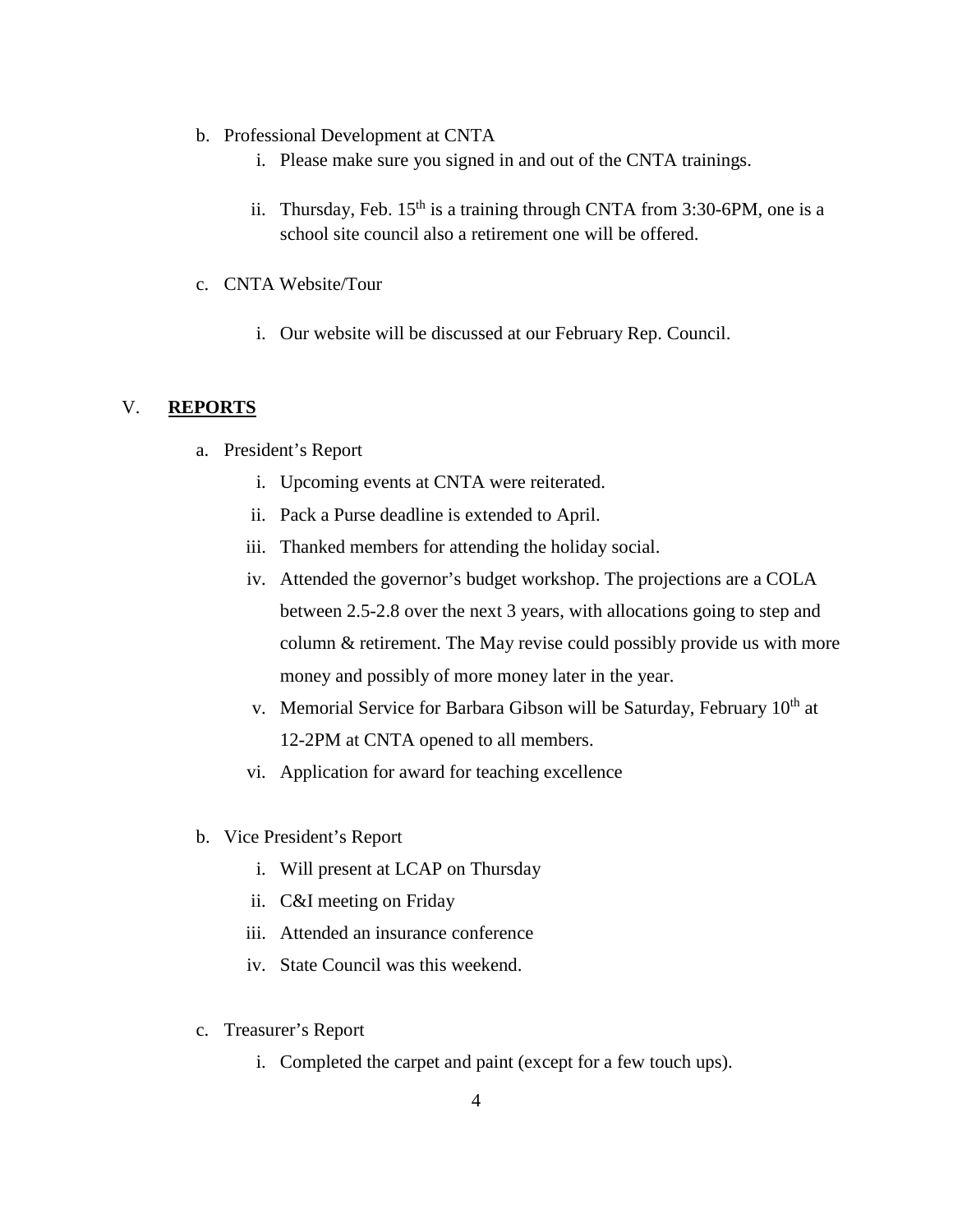- ii. Everything else is status quo
- iii. Revision of our audit should be coming soon
- iv. We are bringing in more money than we are spending.
- d. State Council Report
	- i. Budget was discussed Brown's conservative nature
	- ii. LCFF is being fully funded 2 years early
	- iii. JANUS arguments will start in February
	- iv. Dashboard will now include school climate
	- v. Investigated policy on Title 9 complaints being used against teachers
	- vi. Social Media/Digital citizenship for students
	- vii. SB178 you do not need to provide your personal devices without a search warranty
	- viii. Check your Cal Strs account for retirement
	- ix. Teacher safety data is being collected by Michael Musser at [britcartr8@gmail.com](mailto:britcartr8@gmail.com) to make a study and present dealing with teachers and other people that work with students to share their stories.
	- x. Talked about State Wide communication award.
- e. Director's Reports
	- i. Tk-3
		- 1. New enrollment, some schools are not being equitable
		- 2. Shared contract how do the spot go back after people have shifted.
		- 3. Kinder overlap
		- 4. Lesson can admin ask for lesson plans
	- ii. 4-6 (first 3 items were presented about the insurance conference)
		- 1. Health insurance conference info: When the average age is higher the premiums are higher. 2% for every year.
		- 2. SB562 Health care bill
		- 3. New legislation to battle the drug abuse overdose.
		- 4. Discussed why our cost increases each year.
		- 5. PBIS: subs are still interfering with their lunches